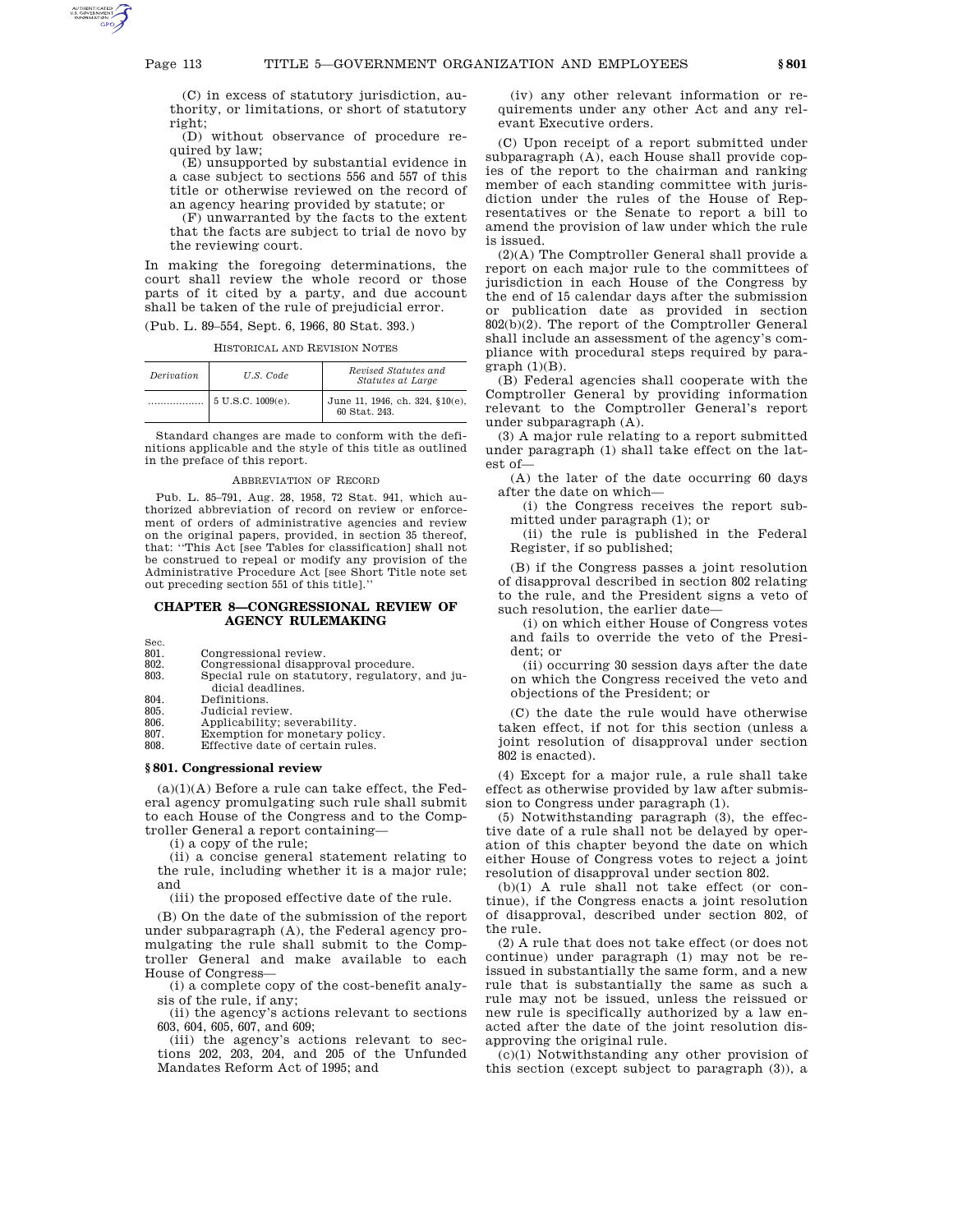rule that would not take effect by reason of subsection (a)(3) may take effect, if the President makes a determination under paragraph (2) and submits written notice of such determination to the Congress.

(2) Paragraph (1) applies to a determination made by the President by Executive order that the rule should take effect because such rule is—

(A) necessary because of an imminent threat to health or safety or other emergency;

(B) necessary for the enforcement of crimi-

nal laws; (C) necessary for national security; or

(D) issued pursuant to any statute implementing an international trade agreement.

(3) An exercise by the President of the authority under this subsection shall have no effect on the procedures under section 802 or the effect of a joint resolution of disapproval under this section.

 $(d)(1)$  In addition to the opportunity for review otherwise provided under this chapter, in the case of any rule for which a report was submitted in accordance with subsection  $(a)(1)(A)$  during the period beginning on the date occurring—

(A) in the case of the Senate, 60 session days, or

(B) in the case of the House of Representatives, 60 legislative days,

before the date the Congress adjourns a session of Congress through the date on which the same or succeeding Congress first convenes its next session, section 802 shall apply to such rule in the succeeding session of Congress.

(2)(A) In applying section 802 for purposes of such additional review, a rule described under paragraph (1) shall be treated as though—

(i) such rule were published in the Federal Register (as a rule that shall take effect) on— (I) in the case of the Senate, the 15th ses-

sion day, or (II) in the case of the House of Representa-

tives, the 15th legislative day,

after the succeeding session of Congress first convenes; and

(ii) a report on such rule were submitted to Congress under subsection (a)(1) on such date.

(B) Nothing in this paragraph shall be construed to affect the requirement under subsection (a)(1) that a report shall be submitted to Congress before a rule can take effect.

(3) A rule described under paragraph (1) shall take effect as otherwise provided by law (including other subsections of this section).

(e)(1) For purposes of this subsection, section 802 shall also apply to any major rule promulgated between March 1, 1996, and the date of the enactment of this chapter.

(2) In applying section 802 for purposes of Congressional review, a rule described under paragraph (1) shall be treated as though—

(A) such rule were published in the Federal Register on the date of enactment of this chapter; and

(B) a report on such rule were submitted to Congress under subsection (a)(1) on such date.

(3) The effectiveness of a rule described under paragraph (1) shall be as otherwise provided by law, unless the rule is made of no force or effect under section 802.

(f) Any rule that takes effect and later is made of no force or effect by enactment of a joint resolution under section 802 shall be treated as though such rule had never taken effect.

(g) If the Congress does not enact a joint resolution of disapproval under section 802 respecting a rule, no court or agency may infer any intent of the Congress from any action or inaction of the Congress with regard to such rule, related statute, or joint resolution of disapproval.

(Added Pub. L. 104–121, title II, §251, Mar. 29, 1996, 110 Stat. 868.)

## REFERENCES IN TEXT

Sections 202, 203, 204, and 205 of the Unfunded Mandates Reform Act of 1995, referred to in subsec.  $(a)(1)(B)(iii)$ , are classified to sections 1532, 1533, 1534, and 1535, respectively, of Title 2, The Congress.

The date of the enactment of this chapter, referred to in subsec.  $(e)(1)$ ,  $(2)$ , is the date of the enactment of Pub. L. 104–121, which was approved Mar. 29, 1996.

### EFFECTIVE DATE

Section 252 of Pub. L. 104–121 provided that: ''The amendment made by section 351 [probably means section 251, enacting this chapter] shall take effect on the date of enactment of this Act [Mar. 29, 1996].''

#### TRUTH IN REGULATING

Pub. L. 106–312, Oct. 17, 2000, 114 Stat. 1248, as amended by Pub. L. 108–271, §8(b), July 7, 2004, 118 Stat. 814, provided that:

'SECTION 1. SHORT TITLE.

''This Act may be cited as the 'Truth in Regulating Act of 2000'.

''SEC. 2. PURPOSES.

''The purposes of this Act are to—

''(1) increase the transparency of important regulatory decisions;

''(2) promote effective congressional oversight to ensure that agency rules fulfill statutory requirements in an efficient, effective, and fair manner; and

''(3) increase the accountability of Congress and the agencies to the people they serve.

''SEC. 3. DEFINITIONS.

''In this Act, the term—

''(1) 'agency' has the meaning given such term under section 551(1) of title 5, United States Code;

''(2) 'economically significant rule' means any proposed or final rule, including an interim or direct final rule, that may have an annual effect on the economy of \$100,000,000 or more or adversely affect in a material way the economy, a sector of the economy, productivity, competition, jobs, the environment, public health or safety, or State, local, or tribal governments or communities; and

''(3) 'independent evaluation' means a substantive evaluation of the agency's data, methodology, and assumptions used in developing the economically significant rule, including—

''(A) an explanation of how any strengths or weaknesses in those data, methodology, and assumptions support or detract from conclusions reached by the agency; and

''(B) the implications, if any, of those strengths or weaknesses for the rulemaking.

''SEC. 4. PILOT PROJECT FOR REPORT ON RULES. ''(a) IN GENERAL.—

 $(1)$  REQUEST FOR REVIEW.—When an agency publishes an economically significant rule, a chairman or ranking member of a committee of jurisdiction of either House of Congress may request the Comptroller General of the United States to review the rule.

''(2) REPORT.—The Comptroller General shall submit a report on each economically significant rule se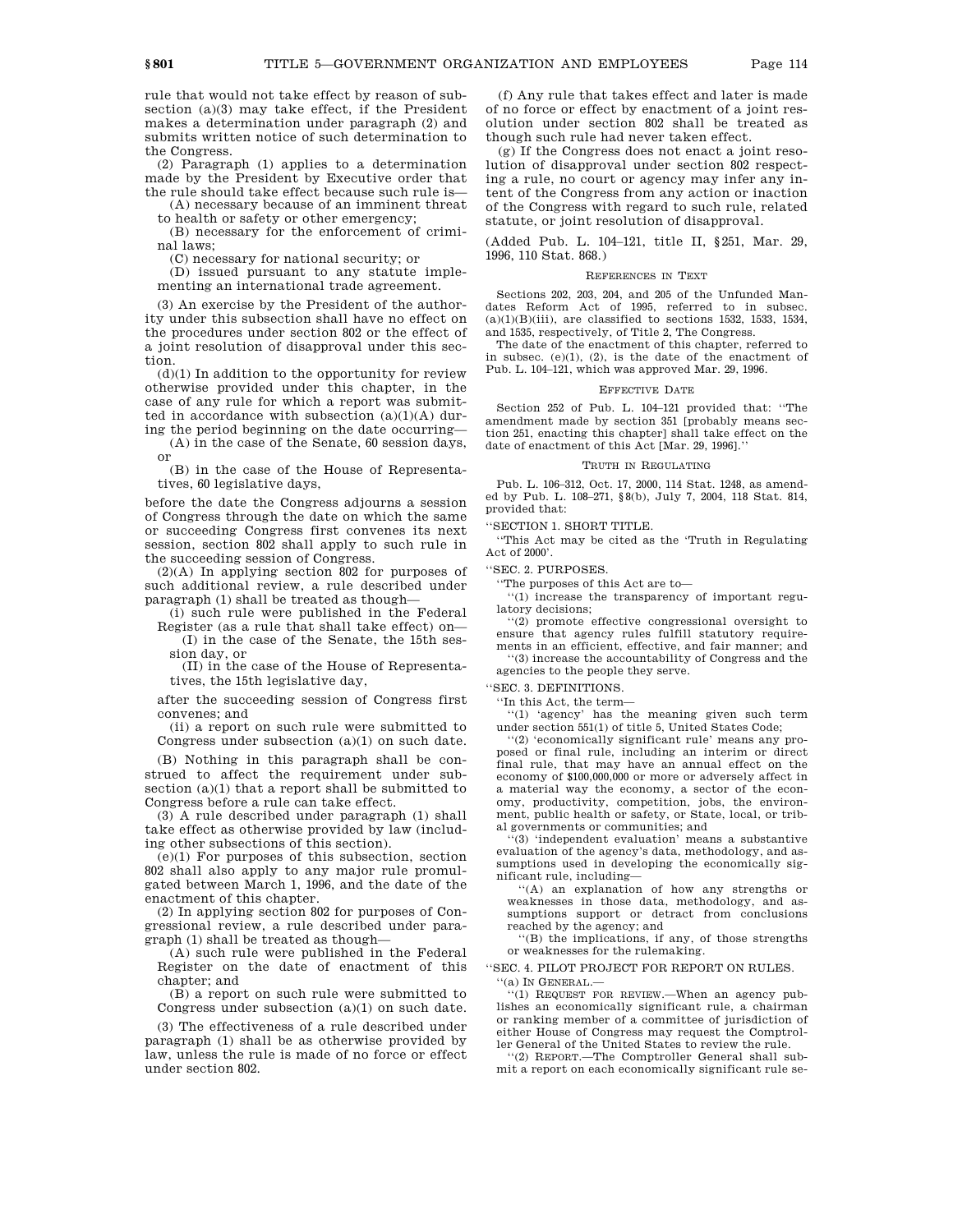lected under paragraph (4) to the committees of jurisdiction in each House of Congress not later than 180 calendar days after a committee request is received. The report shall include an independent evaluation of the economically significant rule by the Comptroller General.

''(3) INDEPENDENT EVALUATION.—The independent evaluation of the economically significant rule by the Comptroller General under paragraph (2) shall include— ''(A) an evaluation of the agency's analysis of the

potential benefits of the rule, including any beneficial effects that cannot be quantified in monetary terms and the identification of the persons or entities likely to receive the benefits;

(B) an evaluation of the agency's analysis of the potential costs of the rule, including any adverse effects that cannot be quantified in monetary terms and the identification of the persons or entities likely to bear the costs;

''(C) an evaluation of the agency's analysis of alternative approaches set forth in the notice of proposed rulemaking and in the rulemaking record, as well as of any regulatory impact analysis, federalism assessment, or other analysis or assessment prepared by the agency or required for the economically significant rule; and

''(D) a summary of the results of the evaluation of the Comptroller General and the implications of those results.

''(4) PROCEDURES FOR PRIORITIES OF REQUESTS.—The Comptroller General shall have discretion to develop procedures for determining the priority and number of requests for review under paragraph (1) for which

a report will be submitted under paragraph (2). ''(b) AUTHORITY OF COMPTROLLER GENERAL.—Each agency shall promptly cooperate with the Comptroller General in carrying out this Act. Nothing in this Act is intended to expand or limit the authority of the Government Accountability Office.

''SEC. 5. AUTHORIZATION OF APPROPRIATIONS.

''There are authorized to be appropriated to the Government Accountability Office to carry out this Act \$5,200,000 for each of fiscal years 2000 through 2002.

''SEC. 6. EFFECTIVE DATE AND DURATION OF PILOT PROJECT.

''(a) EFFECTIVE DATE.—This Act and the amendments made by this Act shall take effect 90 days after the date of enactment of this Act [Oct. 17, 2000].

''(b) DURATION OF PILOT PROJECT.—The pilot project under this Act shall continue for a period of 3 years, if in each fiscal year, or portion thereof included in that period, a specific annual appropriation not less than \$5,200,000 or the pro-rated equivalent thereof shall have been made for the pilot project.<br>"(c) REPORT.—Before the conclusion of the 3-year pe-

riod, the Comptroller General shall submit to Congress a report reviewing the effectiveness of the pilot project and recommending whether or not Congress should permanently authorize the pilot project.''

# **§ 802. Congressional disapproval procedure**

(a) For purposes of this section, the term ''joint resolution'' means only a joint resolution introduced in the period beginning on the date on which the report referred to in section  $801(a)(1)(A)$  is received by Congress and ending 60 days thereafter (excluding days either House of Congress is adjourned for more than 3 days during a session of Congress), the matter after the resolving clause of which is as follows: ''That Congress disapproves the rule submitted by the

relating to <sub>ca</sub>, and such rule shall have no<br>force or effect.'' (The blank spaces being appropriately filled in).

(b)(1) A joint resolution described in subsection (a) shall be referred to the committees in each House of Congress with jurisdiction.

(2) For purposes of this section, the term ''submission or publication date'' means the later of the date on which—

(A) the Congress receives the report submitted under section 801(a)(1); or

(B) the rule is published in the Federal Register, if so published.

(c) In the Senate, if the committee to which is referred a joint resolution described in subsection (a) has not reported such joint resolution (or an identical joint resolution) at the end of 20 calendar days after the submission or publication date defined under subsection (b)(2), such committee may be discharged from further consideration of such joint resolution upon a petition supported in writing by 30 Members of the Senate, and such joint resolution shall be placed on the calendar.

(d)(1) In the Senate, when the committee to which a joint resolution is referred has reported, or when a committee is discharged (under subsection (c)) from further consideration of a joint resolution described in subsection (a), it is at any time thereafter in order (even though a previous motion to the same effect has been disagreed to) for a motion to proceed to the consideration of the joint resolution, and all points of order against the joint resolution (and against consideration of the joint resolution) are waived. The motion is not subject to amendment, or to a motion to postpone, or to a motion to proceed to the consideration of other business. A motion to reconsider the vote by which the motion is agreed to or disagreed to shall not be in order. If a motion to proceed to the consideration of the joint resolution is agreed to, the joint resolution shall remain the unfinished business of the Senate until disposed of.

(2) In the Senate, debate on the joint resolution, and on all debatable motions and appeals in connection therewith, shall be limited to not more than 10 hours, which shall be divided equally between those favoring and those opposing the joint resolution. A motion further to limit debate is in order and not debatable. An amendment to, or a motion to postpone, or a motion to proceed to the consideration of other business, or a motion to recommit the joint resolution is not in order.

(3) In the Senate, immediately following the conclusion of the debate on a joint resolution described in subsection (a), and a single quorum call at the conclusion of the debate if requested in accordance with the rules of the Senate, the vote on final passage of the joint resolution shall occur.

(4) Appeals from the decisions of the Chair relating to the application of the rules of the Senate to the procedure relating to a joint resolution described in subsection (a) shall be decided without debate.

(e) In the Senate the procedure specified in subsection (c) or (d) shall not apply to the consideration of a joint resolution respecting a rule—

(1) after the expiration of the 60 session days beginning with the applicable submission or publication date, or

(2) if the report under section  $801(a)(1)(A)$ was submitted during the period referred to in section  $801(d)(1)$ , after the expiration of the 60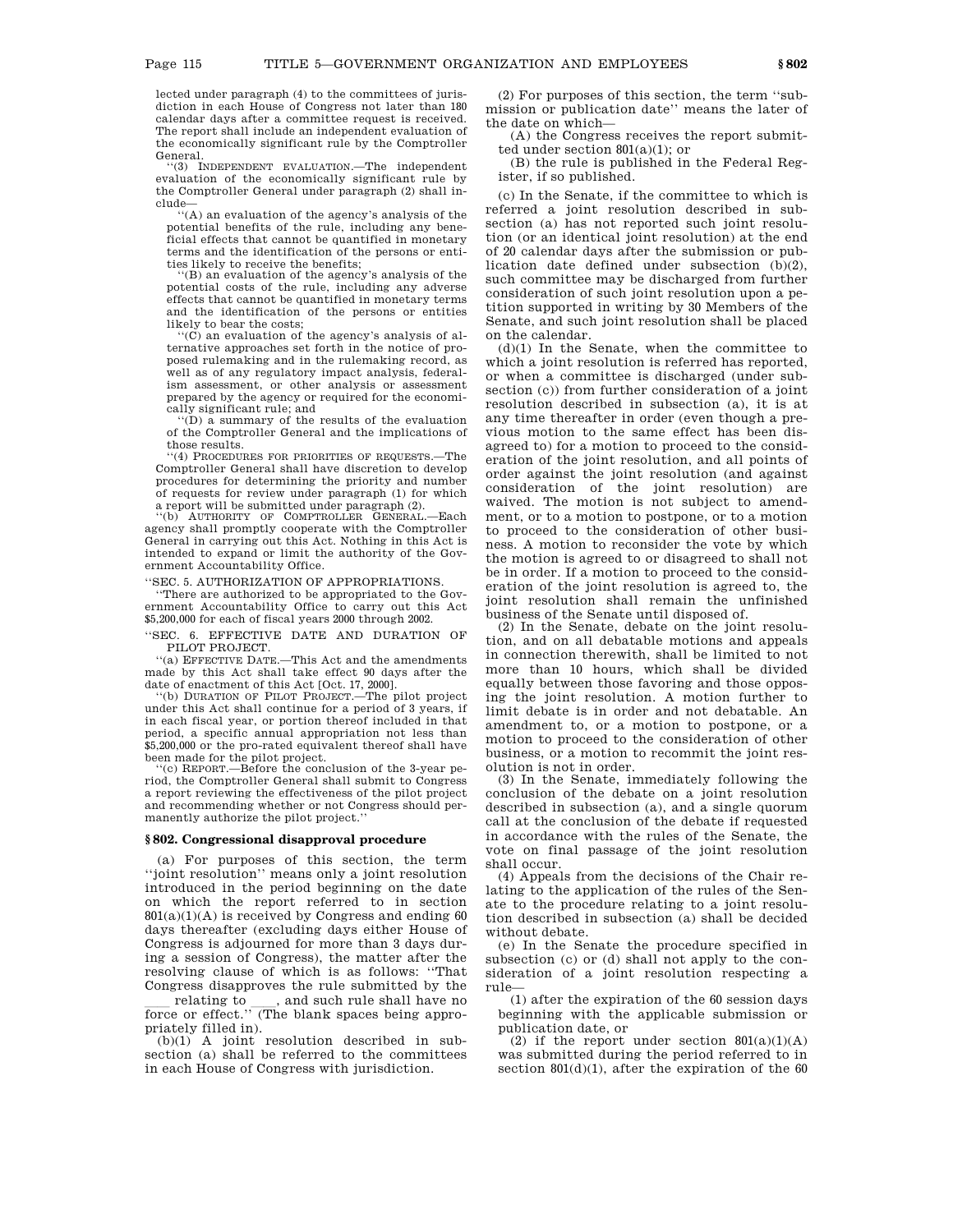session days beginning on the 15th session day after the succeeding session of Congress first convenes.

(f) If, before the passage by one House of a joint resolution of that House described in subsection (a), that House receives from the other House a joint resolution described in subsection (a), then the following procedures shall apply:

(1) The joint resolution of the other House shall not be referred to a committee.

(2) With respect to a joint resolution described in subsection (a) of the House receiving the joint resolution—

(A) the procedure in that House shall be the same as if no joint resolution had been received from the other House; but

(B) the vote on final passage shall be on the joint resolution of the other House.

(g) This section is enacted by Congress—

(1) as an exercise of the rulemaking power of the Senate and House of Representatives, respectively, and as such it is deemed a part of the rules of each House, respectively, but applicable only with respect to the procedure to be followed in that House in the case of a joint resolution described in subsection (a), and it supersedes other rules only to the extent that it is inconsistent with such rules; and

(2) with full recognition of the constitutional right of either House to change the rules (so far as relating to the procedure of that House) at any time, in the same manner, and to the same extent as in the case of any other rule of that House.

(Added Pub. L. 104–121, title II, §251, Mar. 29, 1996, 110 Stat. 871.)

## **§ 803. Special rule on statutory, regulatory, and judicial deadlines**

(a) In the case of any deadline for, relating to, or involving any rule which does not take effect (or the effectiveness of which is terminated) because of enactment of a joint resolution under section 802, that deadline is extended until the date 1 year after the date of enactment of the joint resolution. Nothing in this subsection shall be construed to affect a deadline merely by reason of the postponement of a rule's effective date under section 801(a).

(b) The term ''deadline'' means any date certain for fulfilling any obligation or exercising any authority established by or under any Federal statute or regulation, or by or under any court order implementing any Federal statute or regulation.

(Added Pub. L. 104–121, title II, §251, Mar. 29, 1996, 110 Stat. 873.)

# **§ 804. Definitions**

For purposes of this chapter—

(1) The term ''Federal agency'' means any agency as that term is defined in section 551(1).

(2) The term ''major rule'' means any rule that the Administrator of the Office of Information and Regulatory Affairs of the Office of Management and Budget finds has resulted in or is likely to result in—

(A) an annual effect on the economy of \$100,000,000 or more;

(B) a major increase in costs or prices for consumers, individual industries, Federal, State, or local government agencies, or geographic regions; or

(C) significant adverse effects on competition, employment, investment, productivity, innovation, or on the ability of United States-based enterprises to compete with foreign-based enterprises in domestic and export markets.

The term does not include any rule promulgated under the Telecommunications Act of 1996 and the amendments made by that Act.

(3) The term ''rule'' has the meaning given such term in section 551, except that such term does not include—

(A) any rule of particular applicability, including a rule that approves or prescribes for the future rates, wages, prices, services, or allowances therefor, corporate or financial structures, reorganizations, mergers, or acquisitions thereof, or accounting practices or disclosures bearing on any of the foregoing;

(B) any rule relating to agency management or personnel; or

(C) any rule of agency organization, procedure, or practice that does not substantially affect the rights or obligations of non-agency parties.

(Added Pub. L. 104–121, title II, §251, Mar. 29, 1996, 110 Stat. 873.)

#### REFERENCES IN TEXT

The Telecommunications Act of 1996, referred to in par. (2), is Pub. L. 104–104, Feb. 8, 1996, 110 Stat. 56. For complete classification of this Act to the Code, see Short Title of 1996 Amendment note set out under section 609 of Title 47, Telegraphs, Telephones, and Radiotelegraphs, and Tables.

### **§ 805. Judicial review**

No determination, finding, action, or omission under this chapter shall be subject to judicial review.

(Added Pub. L. 104–121, title II, §251, Mar. 29, 1996, 110 Stat. 873.)

### **§ 806. Applicability; severability**

(a) This chapter shall apply notwithstanding any other provision of law.

(b) If any provision of this chapter or the application of any provision of this chapter to any person or circumstance, is held invalid, the application of such provision to other persons or circumstances, and the remainder of this chapter, shall not be affected thereby.

(Added Pub. L. 104–121, title II, §251, Mar. 29, 1996, 110 Stat. 873.)

# **§ 807. Exemption for monetary policy**

Nothing in this chapter shall apply to rules that concern monetary policy proposed or implemented by the Board of Governors of the Federal Reserve System or the Federal Open Market Committee.

(Added Pub. L. 104–121, title II, §251, Mar. 29, 1996, 110 Stat. 874.)